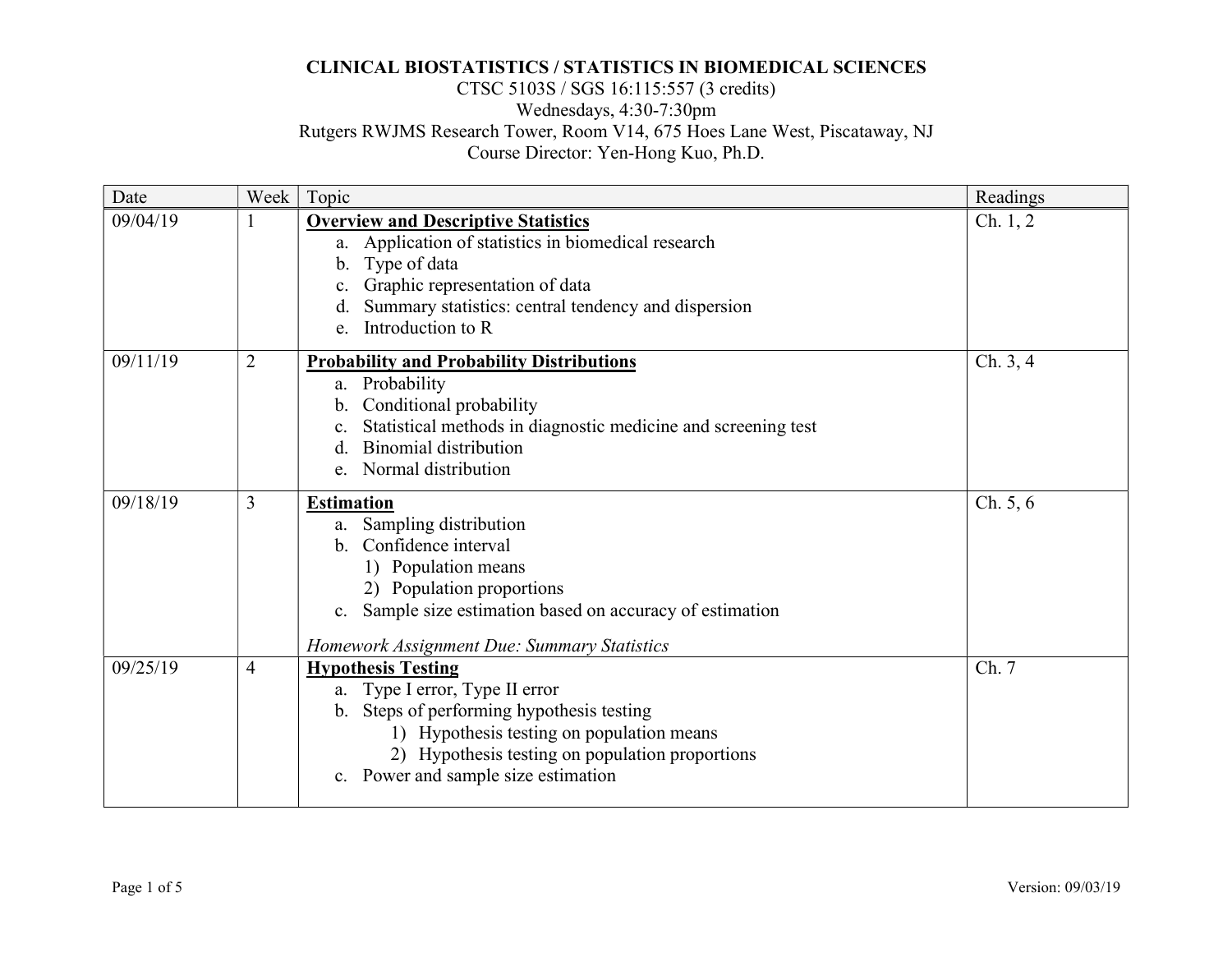# CTSC 5103S / SGS 16:115:557 (3 credits) Wednesdays, 4:30-7:30pm Rutgers RWJMS Research Tower, Room V14, 675 Hoes Lane West, Piscataway, NJ Course Director: Yen-Hong Kuo, Ph.D.

| Date     | Week           | Topic                                                                                                                                                                                                                               | Readings         |
|----------|----------------|-------------------------------------------------------------------------------------------------------------------------------------------------------------------------------------------------------------------------------------|------------------|
| 10/02/19 | 5              | <b>Analysis of Variance</b><br>a. Comparisons between and among means<br>b. Multiple comparisons                                                                                                                                    | Ch. 8            |
| 10/09/19 | 6              | <b>Analysis of Categorical Data</b><br>a. Chi-square test<br>b. Relative risk and Odds ratio<br>c. Sample size estimation based on proportions<br>Homework Assignment Due: Confidence interval and hypothesis testing               | Ch. 12<br>Ch. 15 |
| 10/16/19 | $\overline{7}$ | <b>Midterm Exam</b>                                                                                                                                                                                                                 |                  |
| 10/23/19 | 8              | <b>Correlation and Regression</b><br>a. Correlation<br>b. Simple linear regression                                                                                                                                                  | Ch.9             |
| 10/30/19 | 9              | <b>Multiple Linear Regression and Logistic Regression</b><br>a. Multiple linear regression<br>b. Model building and diagnosis<br>c. Logistic regression<br>Homework Assignment Due: Sample size estimation and Analysis of Variance | Ch. 10, 11       |
| 11/06/19 | 10             | <b>Nonparametric Statistics</b><br>a. Sign test<br>b. Wilcoxon sign rank test<br>Wilcoxon rank sum test<br>Kruskal Wallis test<br>d.                                                                                                | Ch. 13           |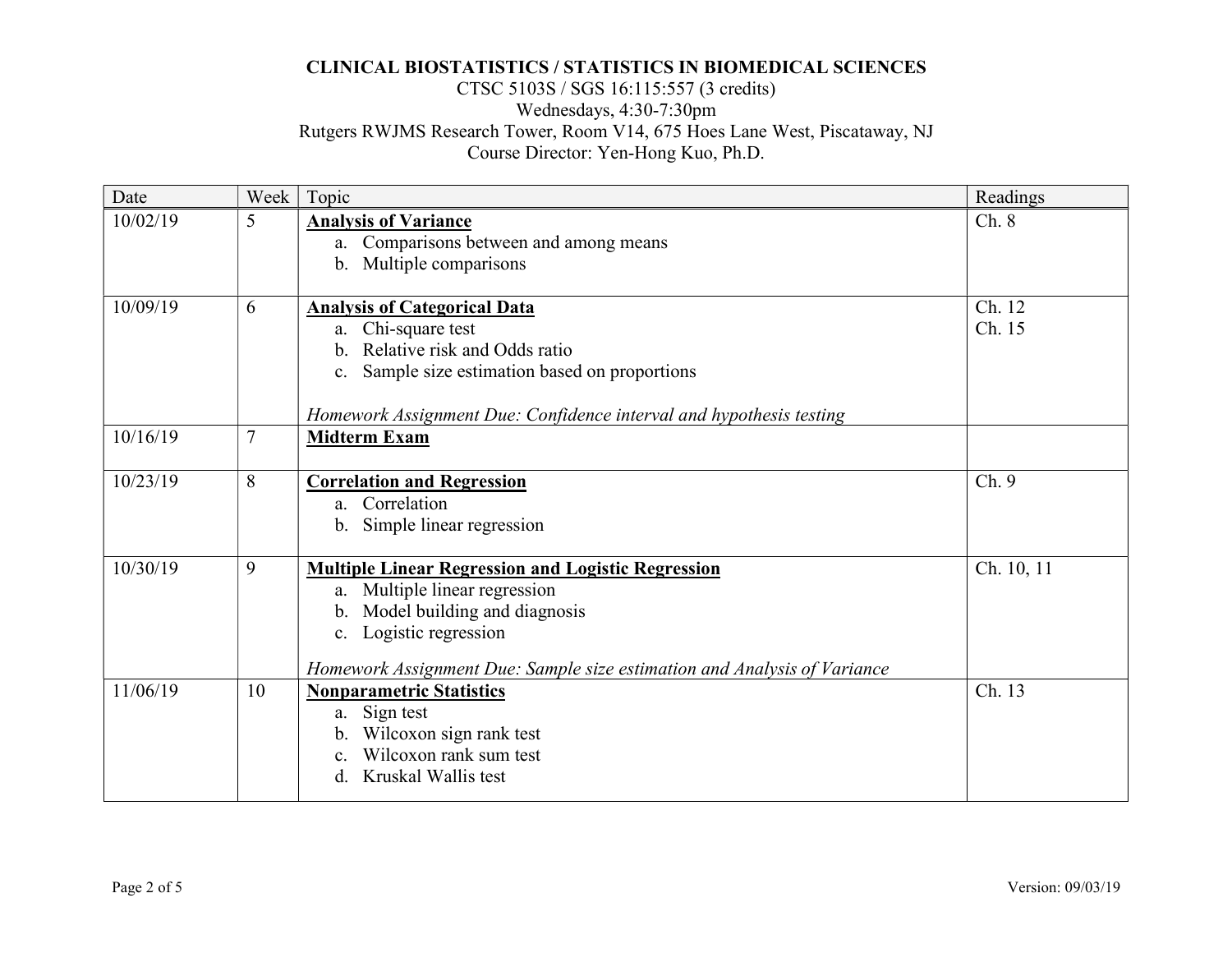# CTSC 5103S / SGS 16:115:557 (3 credits) Wednesdays, 4:30-7:30pm Rutgers RWJMS Research Tower, Room V14, 675 Hoes Lane West, Piscataway, NJ Course Director: Yen-Hong Kuo, Ph.D.

| Date     | Week | Topic                                                                   | Readings |
|----------|------|-------------------------------------------------------------------------|----------|
| 11/13/19 | 11   | <b>Survival Analysis</b><br>a. Kaplan-Meier procedure                   | Ch. 14   |
|          |      | b. Log-rank test                                                        |          |
|          |      | c. Cox proportional hazard model                                        |          |
|          |      |                                                                         |          |
| 11/20/19 | 12   | <b>Pharmacoepidemiology and Meta-Analysis</b>                           | Handouts |
|          |      | a. Drug utilization                                                     |          |
|          |      | Drug safety<br>b.                                                       |          |
|          |      | c. Drug effectiveness                                                   |          |
|          |      | <b>Statistical Analysis Plan in Clinical Trials</b>                     |          |
|          |      | Study design in drug development<br>a.                                  |          |
|          |      | b. Statistical considerations                                           |          |
|          |      | 1) Sample size determination                                            |          |
|          |      | 2) Endpoint definitions                                                 |          |
|          |      | 3) Analyses (safety, efficacy)                                          |          |
|          |      | 4) Interim analyses                                                     |          |
|          |      | Homework Assignment Due: Regression Analysis and Nonparametric Analysis |          |
| 11/27/19 | 13   | <b>Biostatistics in the Genomic Age</b>                                 | Handouts |
|          |      | a. Microarray data analysis                                             |          |
|          |      | <b>Review Assigned Readings</b>                                         |          |
| 12/04/19 | 14   | <b>Biostatistics in the Genomic Age</b>                                 | Handouts |
|          |      | a. Microarray data analysis                                             |          |
|          |      | <b>Reading the Medical Literature</b>                                   |          |
|          |      | a. Use of statistical analysis in medical literature                    |          |
|          |      | b. Misuse of statistical analysis in medical literature                 |          |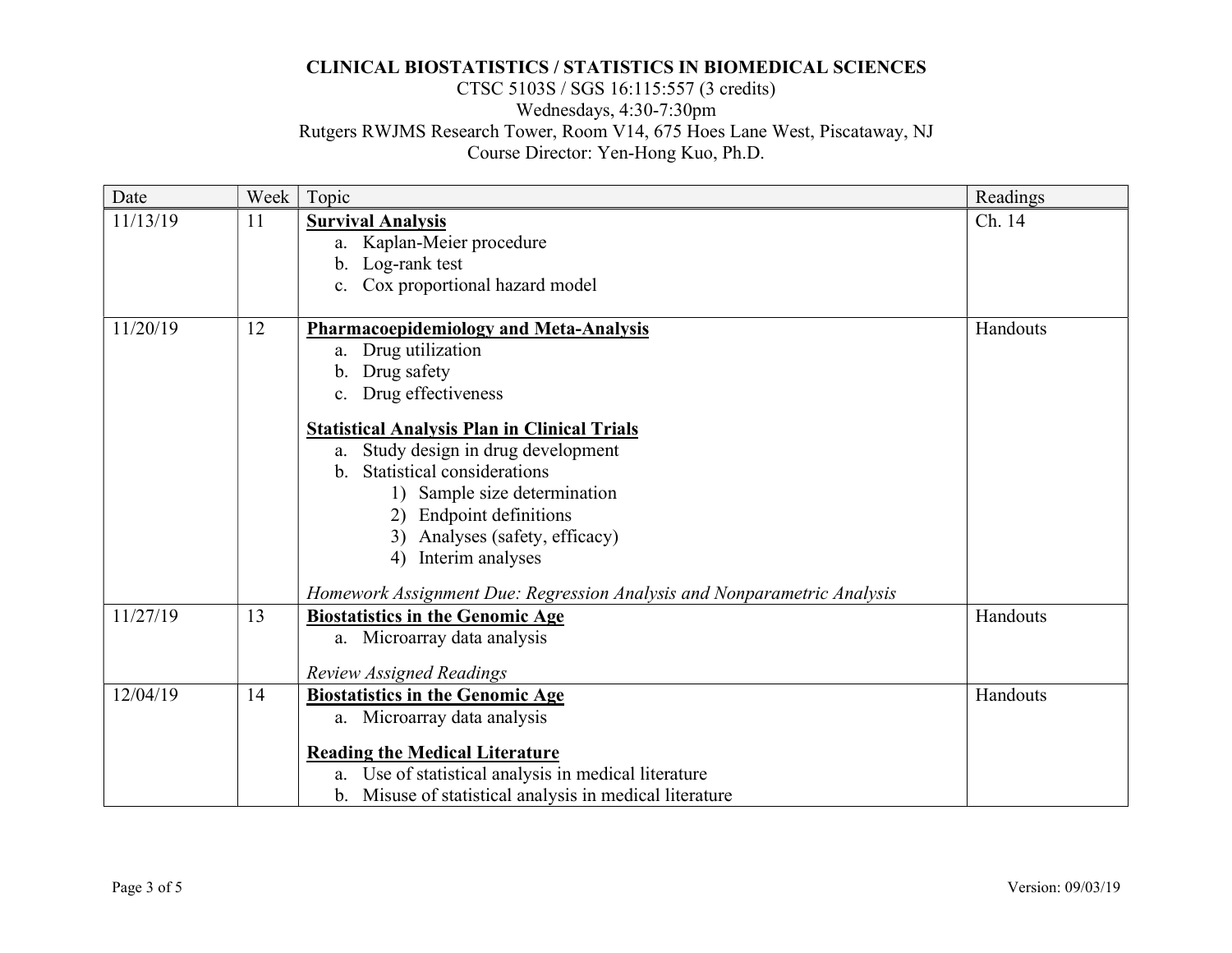## CTSC 5103S / SGS 16:115:557 (3 credits) Wednesdays, 4:30-7:30pm Rutgers RWJMS Research Tower, Room V14, 675 Hoes Lane West, Piscataway, NJ Course Director: Yen-Hong Kuo, Ph.D.

| Date     | Week | $\mathbf{r}$<br>$\log$ | $\rightarrow$<br>Readings |
|----------|------|------------------------|---------------------------|
| 12/11/19 |      | <b>Final Exam</b>      |                           |

#### Required Textbooks:

### Biostatistics: A Foundation for Analysis in the Health Sciences, 10<sup>th</sup> Edition (2013) by Wayne W. Daniel, Chad L. Cross

- ISBN-10: 1118302796, ISBN-13: 978-1118302798 (Hardcover); ISBN-13: 978-1118302798 (Wiley E-text)
- Available on Amazon at:

https://www.amazon.com/Biostatistics-Foundation-Analysis-Probability-Statistics/dp/1118302796

- Notes: The 11<sup>th</sup> edition (Nov. 2018, ISBN-13: 978-1119282372) is available, and can be used as required textbook.

#### Required Software:

### R: A Language and Environment for Statistical Computing

- FREE
- Available from https://www.r-project.org

### References and Recommended Books

# Intuitive Biostatistics: A Nonmathematical Guide to Statistical Thinking

- Harvey Motulsky (1995, 1<sup>st</sup> Edition; 2010, 2<sup>nd</sup> Edition; 2013, 3<sup>rd</sup> Edition; 2017, 4<sup>th</sup> Edition) Oxford University Press
- ISBN-13: 978-0195086072 (1995); 978-0199730063 (2010); 978-0199946648 (2013); 978-0190643560 (2017)

### Principles of Biostatistics, 2nd Edition

- M. Pagano & K. Gauvreau (2000) Duxbury Press (2018 reprint) Chapman and Hall/CRC;
- ISBN-10: 0534229026; ISBN-13: 978-0534229023 (2000), 978-1138593145 (2018 reprint)

### Fundamentals of Biostatistics

- Bernard Rosner (2005,  $6^{th}$  Edition; 2010,  $7^{th}$  Edition, Duxbury Press )(2015,  $8^{th}$  Edition, Brooks Cole)
- ISBN-13: 978-0534418205 (2005); 978-0538733496 (2010); 978-1305268920 (2015)